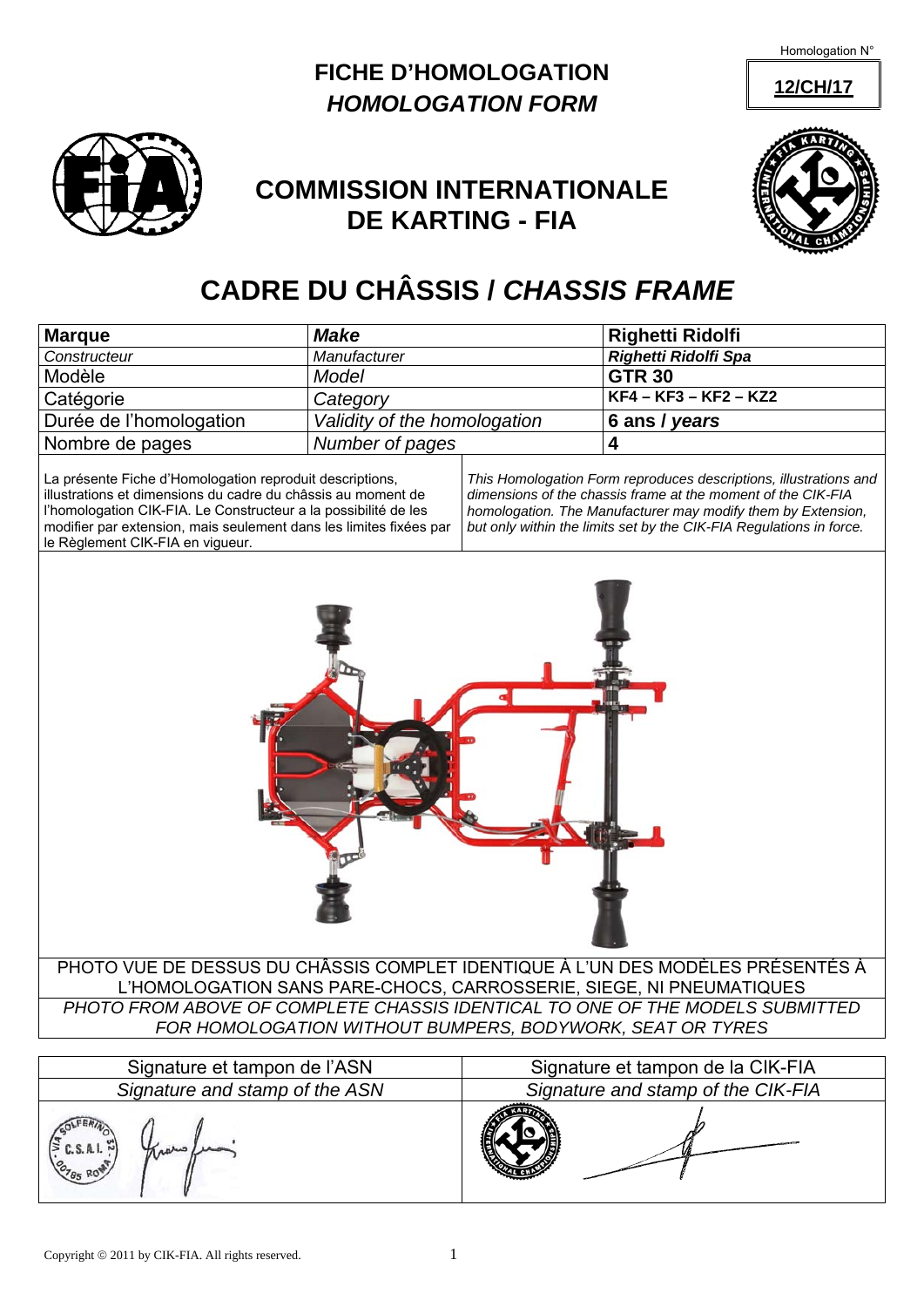Homologation N°

**12/CH/17**

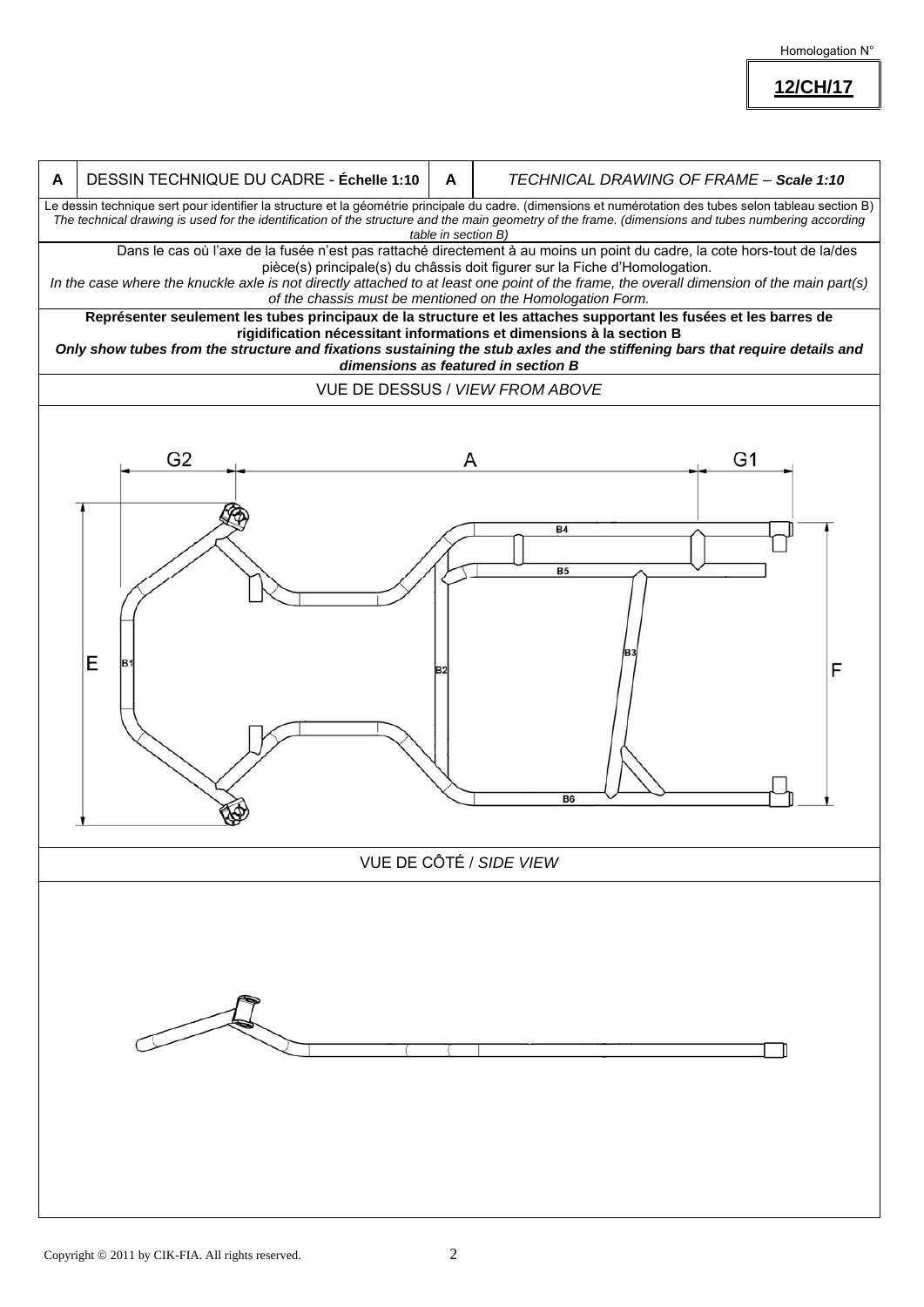**12/CH/17**

| B                                                                                                                                                                                                                                                                                               | <b>COTES</b>                                                                                                                                                                                                 | B                                                                                                                                                                                      |  | <b>DIMENSIONS</b>                                                                       |                                                                                                                                                              |                   |
|-------------------------------------------------------------------------------------------------------------------------------------------------------------------------------------------------------------------------------------------------------------------------------------------------|--------------------------------------------------------------------------------------------------------------------------------------------------------------------------------------------------------------|----------------------------------------------------------------------------------------------------------------------------------------------------------------------------------------|--|-----------------------------------------------------------------------------------------|--------------------------------------------------------------------------------------------------------------------------------------------------------------|-------------------|
| 1. Cadre                                                                                                                                                                                                                                                                                        |                                                                                                                                                                                                              | 1. Frame                                                                                                                                                                               |  |                                                                                         | Données                                                                                                                                                      | Tolérances        |
|                                                                                                                                                                                                                                                                                                 |                                                                                                                                                                                                              |                                                                                                                                                                                        |  |                                                                                         | Data                                                                                                                                                         | <b>Tolerances</b> |
| $A=$                                                                                                                                                                                                                                                                                            | Empattement mesures fixes                                                                                                                                                                                    | A= Wheel base fixed measurements                                                                                                                                                       |  | 1045mm                                                                                  | $+/- 10$ mm                                                                                                                                                  |                   |
| $B =$                                                                                                                                                                                                                                                                                           | Tubes principaux de la structure,<br>diamètre minimum 21mm, d'une<br>longueur supérieure à 150mm, à<br>l'exception des tubes d'un<br>diamètre inférieur à 21mm et tous<br>les supports pour les accessoires. | $B=$ Main tubes of the structure.<br>minimum diameter of 21mm,<br>length over 150mm, except tubes<br>with a diameter of less than<br>21mm and all the supports for the<br>accessories. |  | 1) 30mm<br>2) 30mm<br>3) 30mm<br>4) 30mm<br>5) 30mm<br>6) 30mm<br>7)<br>8)<br>9)<br>10) | $+/- 0.5$ mm<br>$+/- 0.5$ mm<br>$+/- 0.5$ mm<br>$+/- 0.5$ mm<br>$+/- 0.5$ mm<br>$+/- 0.5$ mm<br>$+/- 0.5$ mm<br>$+/- 0.5$ mm<br>$+/- 0.5$ mm<br>$+/- 0.5$ mm |                   |
|                                                                                                                                                                                                                                                                                                 | $C =$ Nombre de courbes dans les tubes<br>de Ø supérieur à 21mm                                                                                                                                              | $C =$ Number of bends on the tubes<br>with a diameter greater than<br>$21mm$ .                                                                                                         |  | 9                                                                                       |                                                                                                                                                              |                   |
|                                                                                                                                                                                                                                                                                                 | $D =$ Nombre de tubes ayant un Ø<br>supérieur à 21mm                                                                                                                                                         | $D =$ Number of tubes with a diameter<br>greater than 21mm                                                                                                                             |  | 6                                                                                       |                                                                                                                                                              |                   |
| $E =$                                                                                                                                                                                                                                                                                           | Largeur avant extérieure                                                                                                                                                                                     | $E =$ Outer front width                                                                                                                                                                |  | 738mm                                                                                   | $+/- 10$ mm                                                                                                                                                  |                   |
| $F =$                                                                                                                                                                                                                                                                                           | Largeur arrière extérieure                                                                                                                                                                                   | $F =$ Outer rear width                                                                                                                                                                 |  | 640                                                                                     | $+/- 10$ mm                                                                                                                                                  |                   |
|                                                                                                                                                                                                                                                                                                 | G1 = Porte-à-faux arriére des tubes<br>principaux (obligatoire)                                                                                                                                              | G1 = Rear overhang for the main<br>tubes (mandatory)                                                                                                                                   |  |                                                                                         | 210                                                                                                                                                          | $+/- 15$ mm       |
|                                                                                                                                                                                                                                                                                                 | G2 = Porte-à-faux avant du tube<br>principal                                                                                                                                                                 | G2 = Front overhang for the main<br>tube                                                                                                                                               |  |                                                                                         | <b>260mm</b>                                                                                                                                                 | $+/- 10mm$        |
| Remarque / Remark: Dans les points B, C et D, seuls les tubes principaux d'une longueur supérieure à 150 mm sont à prendre en considération à<br>l'exclusion tous les supports pour accessoires. In points B, C and D, only the main tubes of a length of more than 150 mm are to be taken into |                                                                                                                                                                                                              |                                                                                                                                                                                        |  |                                                                                         |                                                                                                                                                              |                   |

*consideration, excluding all supports for accessories.*

| C | PHOTO DU MARQUAGE DU NUMERO |
|---|-----------------------------|
|   | D'HOMOLOGATION              |

**C** *PHOTO OF THE HOMOLOGATION NUMBER MARKING*



**Le marquage indiqué sur le tube transversal arriére doit rester clairement visible en permanence**  *The marking located on the rear strut must be clearly visible at all times*